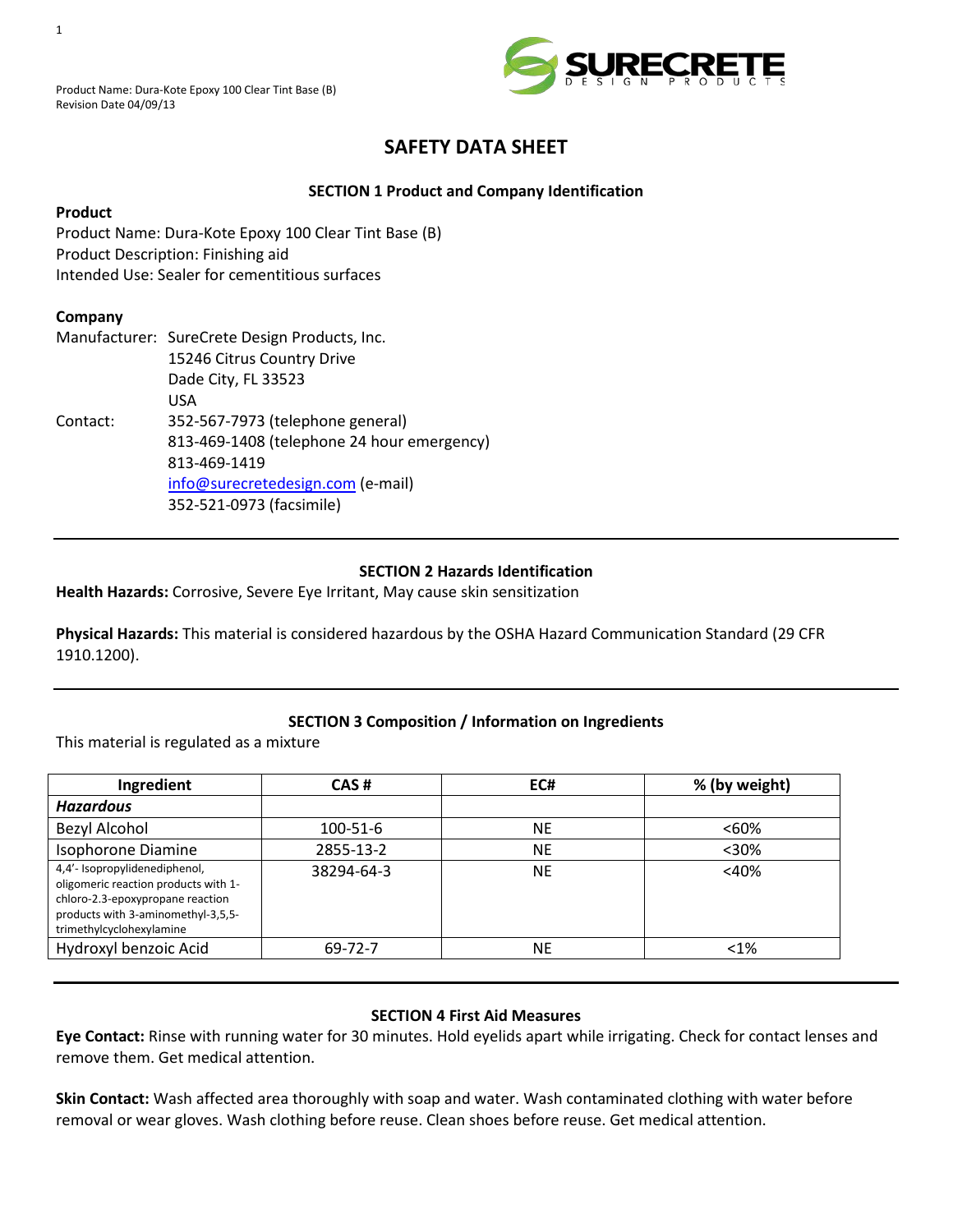Product Name: Dura-Kote Epoxy 100 Clear Tint Base (B) Revision Date 04/09/13



**Inhalation:** Move to fresh air. Administer artificial respiration if not breathing. If breathing is difficult, give oxygen. Remove, loosen tight fitting tie, belt, or other clothing. Get medical attention.

**Ingestion:** Get medical attention immediately. Do not induce vomiting.

#### **SECTION 5 Fire Fighting Measures**

**Extinguishing Media:** Alcohol resistant foam, CO<sub>2</sub>, Dry chemical, water fog, water, dry powder, dry sand

**Special Fire Fighting Equipment**: Full protective equipment, including self-contained breathing apparatus required.

**Special exposure hazard**: toxic fumes liberated in fire conditions include nitric acid, ammonia, and other oxides of nitrogen.

#### **SECTION 6 Accidental Release Measures**

**Personal precautions:** Evacuate personnel to safe areas. Wear protective clothing; do not touch or walk through spilled material. Avoid contact with skin. Avoid breathing vapors. Wear appropriate respirator when ventilation is inadequate.

**Environmental precautions:** Prevent entry into waterways, soil, drains, and sewers.

**Methods for clean-up:** Absorb spill onto sand, vermiculite, or any other inert material. Scoop into containers for later appropriate disposal.

# **SECTION 7 Handling and Storage**

**Handling:** Avoid contact with eyes, skin, and clothing. Avoid handling of vapor or mist. Do not permit eating, drinking near material. Keep in original container that remains tightly closed when not in use. Do not reuse container.

**Storage:** Keep containers tightly closed, in well ventilated place in temperatures between 0° - 50°C (32° - 125°F). This product must not come in contact with copper or copper alloys.

| <b>Exposure limits: Benzyl Alcohol</b> |  |  |
|----------------------------------------|--|--|
|                                        |  |  |

# **SECTION 8 Exposure Control / Personal Protection**

 $10$  ppm  $44$ mg/m (TWA) WEEL

**Enigeneering measures:** Use only with adequate ventilation. Use local exhaust ventilation or other engineering controls to keep worker exposure within acceptable levels as required.

**Hygiene Measures:** Observe good industrial hygienic practices. Frequently launder or discard proactive clothing, equipment.

**Repiratory:** Wear suitable NIOSH approved respirator when ventilation is inadequate. When spraying and/or in confined areas, a positive pressure air supplied respirator is mandatory.

**Hand protection***:* Chemically compatible gloves

**Eye protection***:* Safety glasses with side shields or chemical goggles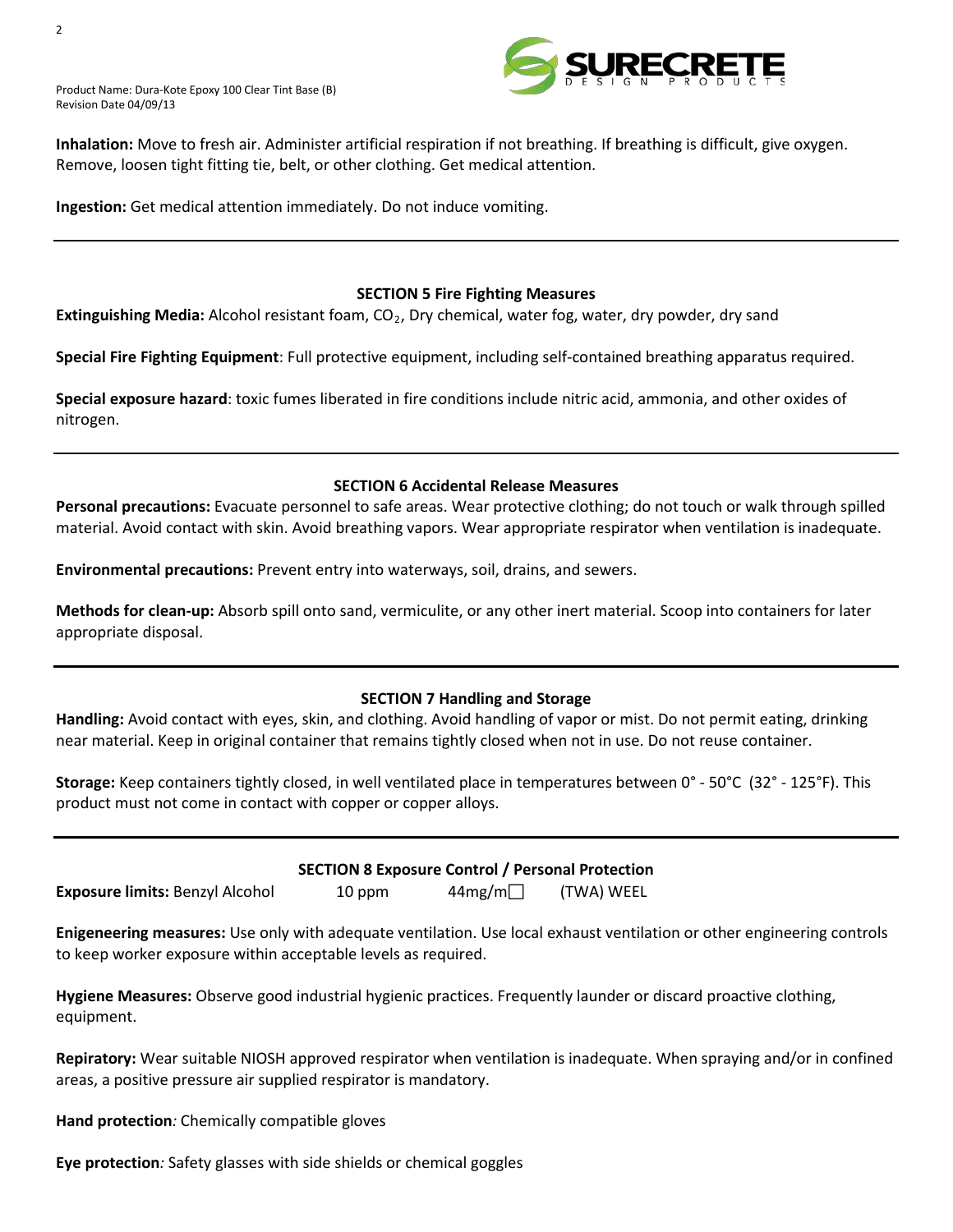

# **Skin protection***:* Minimize skin contact with appropriate long-sleeved clothing

**Environmental exposure controls:** Emissions from work process equipment should be checked against requirements of appropriate environmental protection legislation. In some cases alteration to work process equipment may be necessary to reduce emissions to acceptable levels.

# **SECTION 9 Physical and Chemical Properties**

**General** Physical state: liquid Color: pale straw pH: alkaline

#### **Safety Data**

Flash point: 96°C / 205°F Boiling point: 400°F / 205°C Auto Ignition: 435°C (based on benzyl alcohol) Vapor pressure (mm Hg.): <1 mmHg @ 25°C Density: 8.3 pounds per gallon @ 25°C

# **SECTION 10 Stability and Reactivity**

Hazardous polymerization is very unlikely to occur. Extreme heat, fire wil produce noxious gases such as CO, CO<sub>2</sub>, NO<sub>x</sub>, amines, ammonias, and others. Avoid oxidizing agents and isocyanates and polyurethanes, as they will cause exothermic polymerization.

# **SECTION 11 Toxicological Information**

| Acute oral        |      |                     | LD50 Rat .2000 mg/kg    |
|-------------------|------|---------------------|-------------------------|
| Acute inhalation  | LD50 | Rat                 | .4 mg/l 4 hr. (OECD)    |
| Acute dermal      |      |                     | LD 50 Rabbit .200 mg/kg |
| Dermal irritation |      |                     | Rabbit corrosive        |
| Eye irritation    |      | severely irritating |                         |
| Sensitization     |      |                     | Rabbit strong potential |
| Mutagenicity      |      |                     | Ames in vitro NEGATIVE  |
|                   |      |                     |                         |

**Other Toxicological Information:** Not listed, classified, or regulated as carcinogenic by the following agencies: ACGIH, IARC, NTP, OSHA

# **SECTION 12 Ecological Information**

**Environmental Effects:** Benzyl Alcohol is toxic to aquatic organisms. Adverse effects expected in aquatic setting

**Persistence and degradability:** No data, but expected to readily biodegrade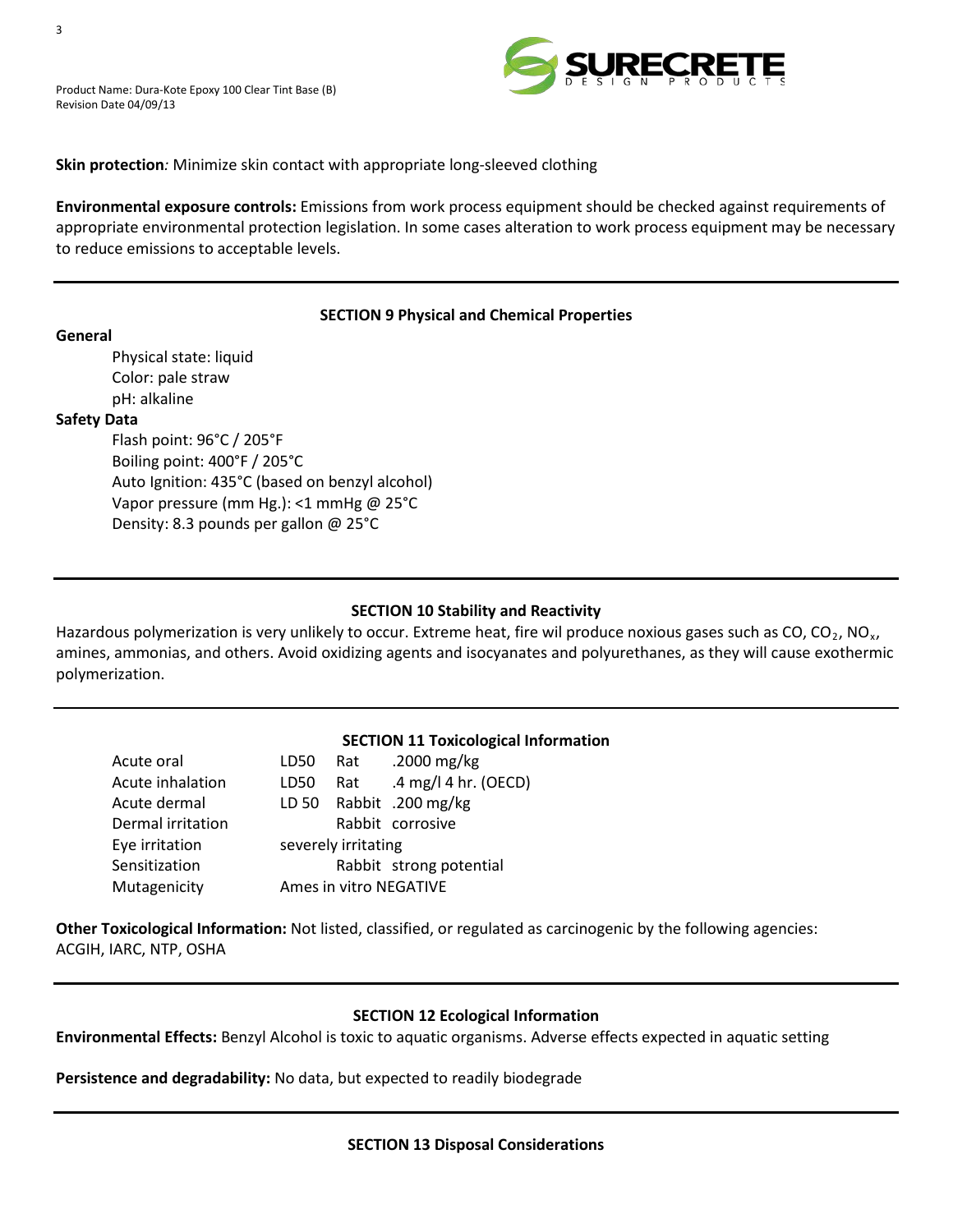

Product Name: Dura-Kote Epoxy 100 Clear Tint Base (B) Revision Date 04/09/13

**Methods of disposal:** Waste must be disposed of in accordance with federal, state, and local environmental control regulations. Do not heat empty containers with a torch, as they may contain residue.

| <b>Section 14 Transport Information</b> |           |                      |       |               |             |                  |
|-----------------------------------------|-----------|----------------------|-------|---------------|-------------|------------------|
| Regulatory                              | <b>UN</b> | Proper shipping name | Class | Packing group | Additional  | Marine pollutant |
| <b>Information</b>                      | number    |                      |       |               | information |                  |
| DOT*                                    | 1760      | Corrosive Liquids,   | 8     | Ш             |             | <b>NA</b>        |
|                                         |           | N.O.S.               |       |               |             |                  |
|                                         |           | (Isophoronediamine)  |       |               |             |                  |
| IMO/IMDG                                | 1760      | Corrosive Liquids,   | 8     | III           |             | No.              |
| class                                   |           | N.O.S.               |       |               |             |                  |
|                                         |           | (Isophoronediamine)  |       |               |             |                  |
| <b>IATA class</b>                       | 1760      | Corrosive Liquids,   | 8     | Ш             |             | <b>NA</b>        |
|                                         |           | N.O.S.               |       |               |             |                  |
|                                         |           | (Isophoronediamine)  |       |               |             |                  |

# **SECTION 15 Regulatory Information**

#### *<sup>U</sup>***US FEDERAL**

**OSHA Classification:** Hazardous Corrosive

**CERCLA:** No chemicals to report

**SARA 302 Status:** No chemicals to report

**SARA 311/312 Classification:** Immediate (acute) health hazard

**SARA 313:** No toxic chemicals to report

#### *<sup>U</sup>***INTERNATIONAL REGULATIONS**

**AICS:** Listed **Canada:** Listed **European Inventory**: All components are listed or exempted **MITI:** Listed **DSL / NDSL:** Listed **ENCS:** Listed **PICCS**: Listed **Korean, China Inventory List:** Listed

#### **STATE REGULATIONS**

**California Prop.65:** This product contains trace elements known to the State of California to cause cancer, birth defects, or reproductive harm. California law requires the manufacturer to give the above warning in the absence of definitive testing to prove the defined risks do not exist.